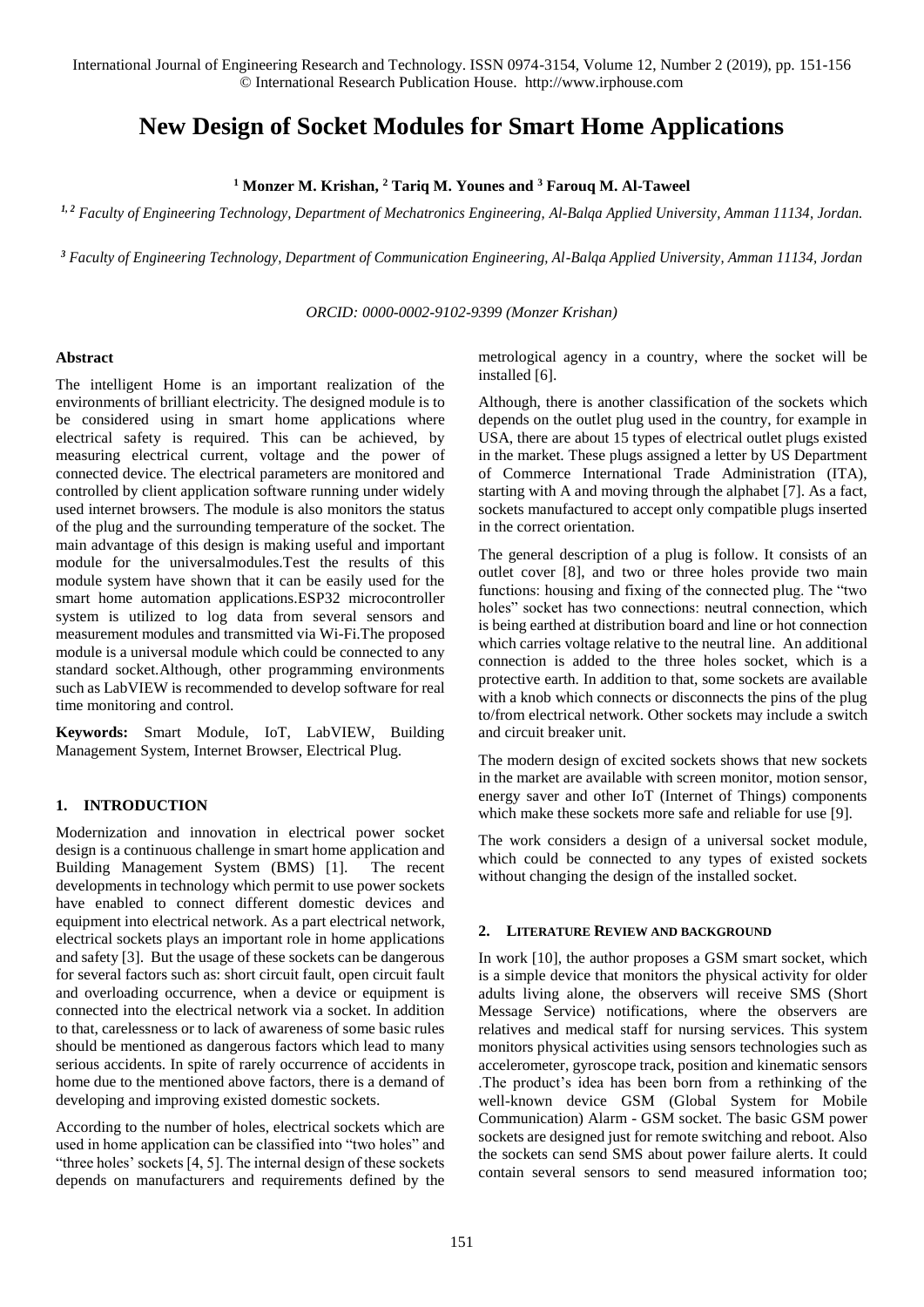sensors could be temperature sensor, gas sensor, fire sensor, built-in microphone. The GSM smart sockets sends notification to End-users via SMS for switching-on electrical devices, by two possible modes, One by - direct sending notification to End-users, Other by sending notification to intermediate server, which routes it to End-users . Using second choice (intermediate server) lets us to process the data, for example : estimating the behavior of individual sockets, for example: the adult turns on particular device in specific period of time every day, where the absence of this activity will be notified and sent to End-users as an expected fault/alarm. Intermediate server could send the notifications by different transport mechanisms, as like Push notification, and Twitter.

The author in work [11] illustrates a solution for the stand-by power of turned-off appliances, which consumes electric power by eliminating it. The proposed design uses a microcontroller unit (MCU), and two sensors, one for current CBCT (Core Balanced Current Transformer), and other for presence of user in the room - PIR (Pyroelectric Infrared) sensor, and a communication module (ZigBee). The work stated that the proposed socket is easy to install, cheap and saves power efficiently. The work presented a compare between the readings of CBCT conditioning circuit to Clamper readings, it was fairly matched.

The output reading from MCU is fed to ZigBee communication module, ZigBee from socket side and ZigBee from Data Center side are configured as Router and Coordinator respectively. Socket side ZigBee sent Load Current data to data center ZigBee. The work contains a test for the algorithm after constructed PIR sensor and CBCT conditioning circuit as inputs, Relay and RS232 as outputs.

In work [12], the author presents an intelligent power outlet system that can be controlled wirelessly and that has been specifically designed to monitor electrical events in low-current loads. Each power outlet of the system embeds a microcontroller, a 2.4GHz ZigBee interface, RFID (Radio Frequency Identification) reader, a relay, and a current sensor. The main features of the system include the remote control of the power outlet, real-time monitoring of the current consumption, the customization and programming of the power supply time schedule, the automatic interruption of vampire currents, and the prevention of certain types of electrical fires and electrocutions. The author of the work [12] addresses some of the most common problems that arise when interacting with power sockets and shows a novel approach to two of them: the prevention of electrical fires and the avoidance of electrical shocks. The proposed socket has two safety features: It's able to detect overconsumption that might cause overheat in low current systems and, therefore, to electrical fires. Also it prevents electrocutions, since it only supplies power when it identifies a valid appliance. It also gives other features; it can be remotely using wireless sensor network technology. It is able to monitor in real-time and make available to external devices (e.g., PCs connected to the Internet, smart phones, and tablets) current consumption data. It can disconnect the power supply when a vampire current is detected (a vampire current is a current that arises when an appliance consumes power when it is in stand-by mode or when it claims to be switched off).

It was stated that all commercial smart power sockets have mutual functionalities: can switch on/off outlets, and monitor energy consumption. It was stated also that although the traditionally electrical protections (e.g., circuit breaker and fuses) achieve their goal when configured properly, they usually don't adapt dynamically to the environment or to the connected appliances. The system proposed by the author in work [12], prevents electrical shocks based on the following principle: if there is no appliance connected to the outlet, electricity will not be supplied. In this way, most of the tampering will have no consequences and no electrical shocks should occur. The solution of electrical shocks comes from sensing appliance plug by RFID reader and tags; where the tag is attached to appliance's plug, the electricity is on when the tag is a few centimeters away from reader in socket.

For cost minimization [12], it was recommended to replace the ZigBee module with ESP8266 which also supports interfaces with mesh capabilities. It also explained the need of using WSN (Wireless Sensor Network) based communication architecture, whose use of certain nodes as repeaters allows for compensating signal attenuations. The work included Reaction time calculation of the reaction time of switching off the relay due to short circuit/over consumption current. In a study of preventing Electrical fires and shocks. Concluded the reaction time of the proposed socket (1.23 ms) is faster than MCB (Miniature Circuit Breaker) trip time (20 ms) then it's safer.

Besides the mentioned above works, Fibaro manufacturer produces a smart wall plug [13] that uses Z-Wave communication technology which has the ability to create mesh network by duplicating received signal from a socket side into data center side. Wall plug switches the power using a relay with output power up to 2.5 kW, the plug visualize the load current by a color changing crystal LED ring. It could be operated using the service button located on its casing, or via any Z-Wave compatible controller. Fibaro is a wireless system, based on Z-Wave technology, the radio signal is weakened by various obstacles located on its path, and in extreme cases it fails to transfer required data. The advantage of the produced System is that its devices are working as duplicators into the data center device. Fibaro is a bi-directional wireless system. This means that the signal is not only sent to the receivers, but also the receivers send the confirmation of its reception. Fibaro operates in the free band for data transmission. Although Z-Wave is quite new technology, it has already become recognizable and officially binding standard, similarly to Wi-Fi. Fibaro generates a dynamic network structure. After Fibaro System is switched on, the location of its individual components is automatically updated in real-time through status confirmation signals received from devices operating in a "mesh" network. The Fibaro Wall Plug is protected from overcurrent or short circuit [14, 15].

Other works [16,17, 18] which are related with energy management and electrical outlet design also present smart socket modules and smart monitors which could be used in smart home application.

Building on the above, the purpose of this work is to illustrate the design of smart socket for home application which will be capable to protect consumer form electricity failures and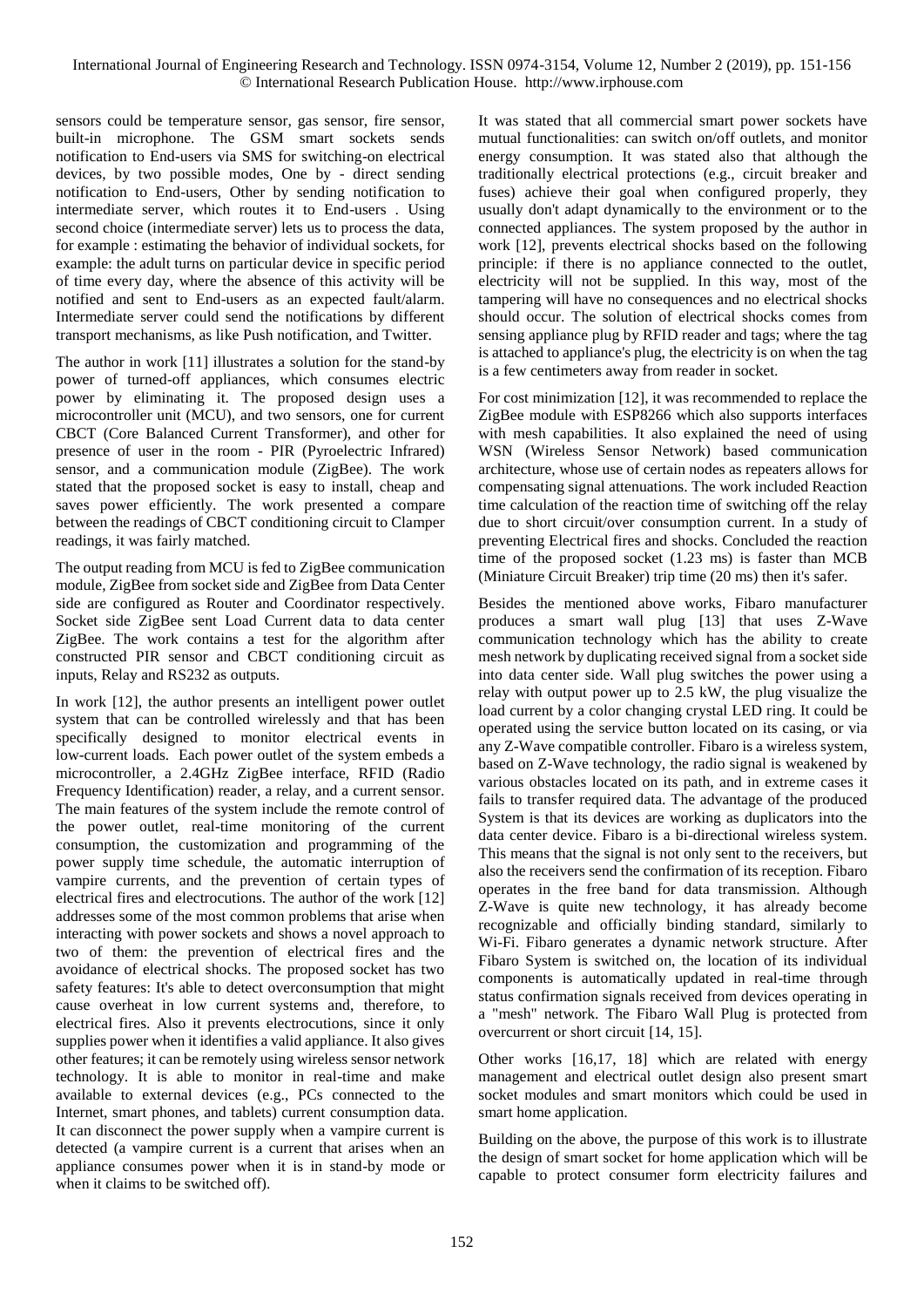monitoring the parameters of electrical devices connected to the socket. The literature review shows that the core of smart socket is based on the usage of microcontroller development or IoT components such as ESP32. These components are utilized for data acquisition, processing and communication. The block diagram of the smart socket is shown in figure 1.

The plug unit consists of two main components: a smart key identifier (Radio-frequency Identification system -RFID ID12-la) which is used to enable the socket to work and IR sensor (IR Transmitter –Receiver) to detect the presence of the plug pins in the socket.

The second unit is a testing unit, which provides testing for the following electricity parameters: short circuit test, open circuit test, current and voltage measurement, power measurement, load identification, overload protection.

The short circuit and open circuit tests are based on measuring the resistance of the connected lead wires and current flow across the lead wires. In order to measure the current and voltage and load identification, a Multifunction Power Monitoring Communications Module Monitor Module (PZEM-004T) is used.



It provides current and voltage measurements with rated power of 100A/22kW and sends data by serial communication. The

operation principle of PZEM-004T is based on utilizing Current Transforming principle, the output of the transformer is then converted into corresponding voltage. The module also includes TTL serial data communication interface, which provides easy connection into PC or microcontroller units. The third unit is the processing and control unit, which is the core of the proposed module. It is developed using ESP32 unit. The unit includes the most popular components for IoT development [19]. The schematic connection of a Multifunction Power Monitoring Communications Module Monitor Module (PZEM-004T) and ESP32 [19] is shown in Fig 2.



**Fig 2**. Connection of PZEM-004T and ESP32 unit

The schematic connection design of the proposed module is illustrated in Fig 3.



**Fig 3**. Schematic design of smart socket module.

The electrical connection of smart socket module for two holes standard socket is shown in figure 4.



**Fig. 4.** The electrical connection of smart socket module for two holes of standard socket.

As shown in figure 4, the lead wire of a standard socket is to be connected to the proposed module; the IR sensor which is fixed on the front of the socket defines the presences of the plug. A smart key identifier is used to activate the module for further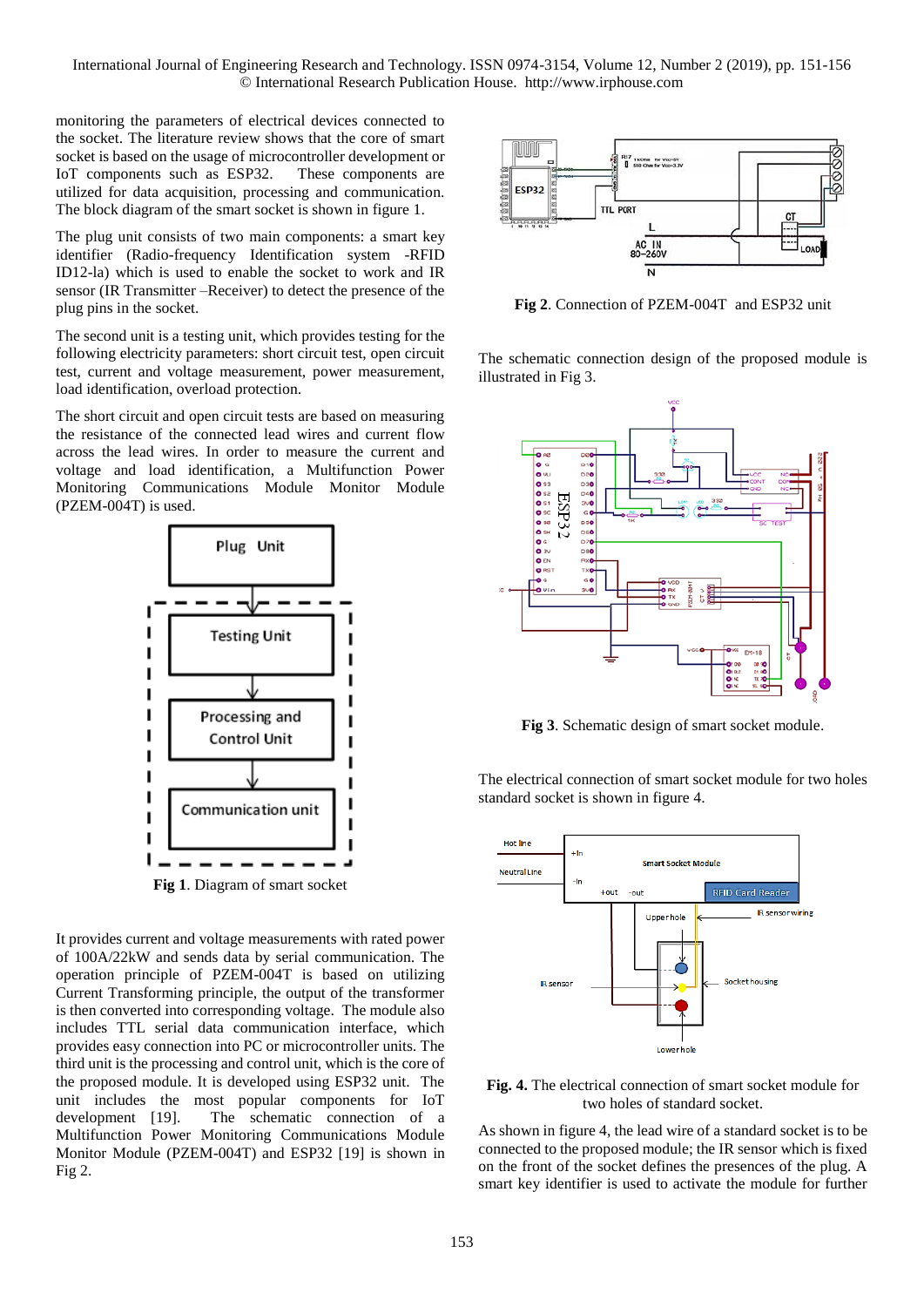operation. At first, the module provides a short circuit and open circuit tests of the leads, the corresponding message will be sent over Wi-Fi channel to a server or smart phone. In addition to that, a Buzzer will generate different sound tones according to the test. If no short circuit or open status circuit is detected, the microcontroller connects the lead wire to the electricity network by activation a relay. The parameters of electricity are measure by PZEM-004T and these parameters are transmitted over Wi-Fi channel to server or smart phone. The usage of PZEM-004T provides to calculate the current, voltage and consumed power. The overload is defined by measuring the current flows across the wires and measuring the temperature surrounding the hot line. If the system detects a notable change in temperature surrounding the hot wire  $(10 \degree C$  from the room temperature), the microcontroller will deactivate the relay and an alarm signal will be send to the user. Table 1. shows the main components used to build the smart socket module.

| NO.                         | <b>Component</b> | purpose                                                |
|-----------------------------|------------------|--------------------------------------------------------|
| 1                           | ESP32            | Control<br>measurement,<br>communication, data logging |
| $\mathcal{D}_{\mathcal{L}}$ | PZEM-004T        | Measurement of electrical<br>parameters                |
| 3                           | Socket packaging | To cover the designed module                           |
| 4                           | Wiring           | To connect socket components                           |
| 5                           | Relay            | To power On/Off the socket                             |
| 6                           | RFID ID12-la     | Radio-frequency<br>Identification system               |

**Table 1**. List of components

### **3. SOFTWARE DESIGN**

The software design for the smart module is a client service tool which could be monitored and controlled by the user in most popular internet browsers such as Chrome, Microsoft edge or Microsoft internet Explorer. According to ESP32 manufacturer [20], ESP32 could be programmed under various programming environment such as Arduino IDE and Toolchain [21]. In addition to thatAPI (Application Programming Interface) which includes several functions to program ESP32 is also available for programmers. In this work, Arduino IDE is utilized because of its simplicity and it includes all necessary libraries for ESP32.

Although, other programming environments such as LabVIEW [22-26] is recommended to develop software for real time monitoring and control.

The development process of the software is shown in the flowchart figure 5.



**Fig5.** Flowchart for software programming

The electrical parameters measured by PZEM-004T are displayed on the client webpage; in addition to that the surrounding temperature and plug detection are also displayed in the same page.

The graphical user interface is developed under LabVIEW environment [27,28]. LabVIEW allow building both server and client application and browsing the information on internet via internet Explorer.

### **Implementation**

To test all the functions of the proposed system, a module was built. It was designed to be a simple home automation application and to cover all shapes of existed sockets in the market.

Figure 6 shows a snapshot of the user graphical user interface developed by LabView environment using the web publisher utility. The developed software can be used from multiple device hardware such as Laptops, PCs, smart phones with any web browser.



**Figure 6.** Monitor of electrical parameters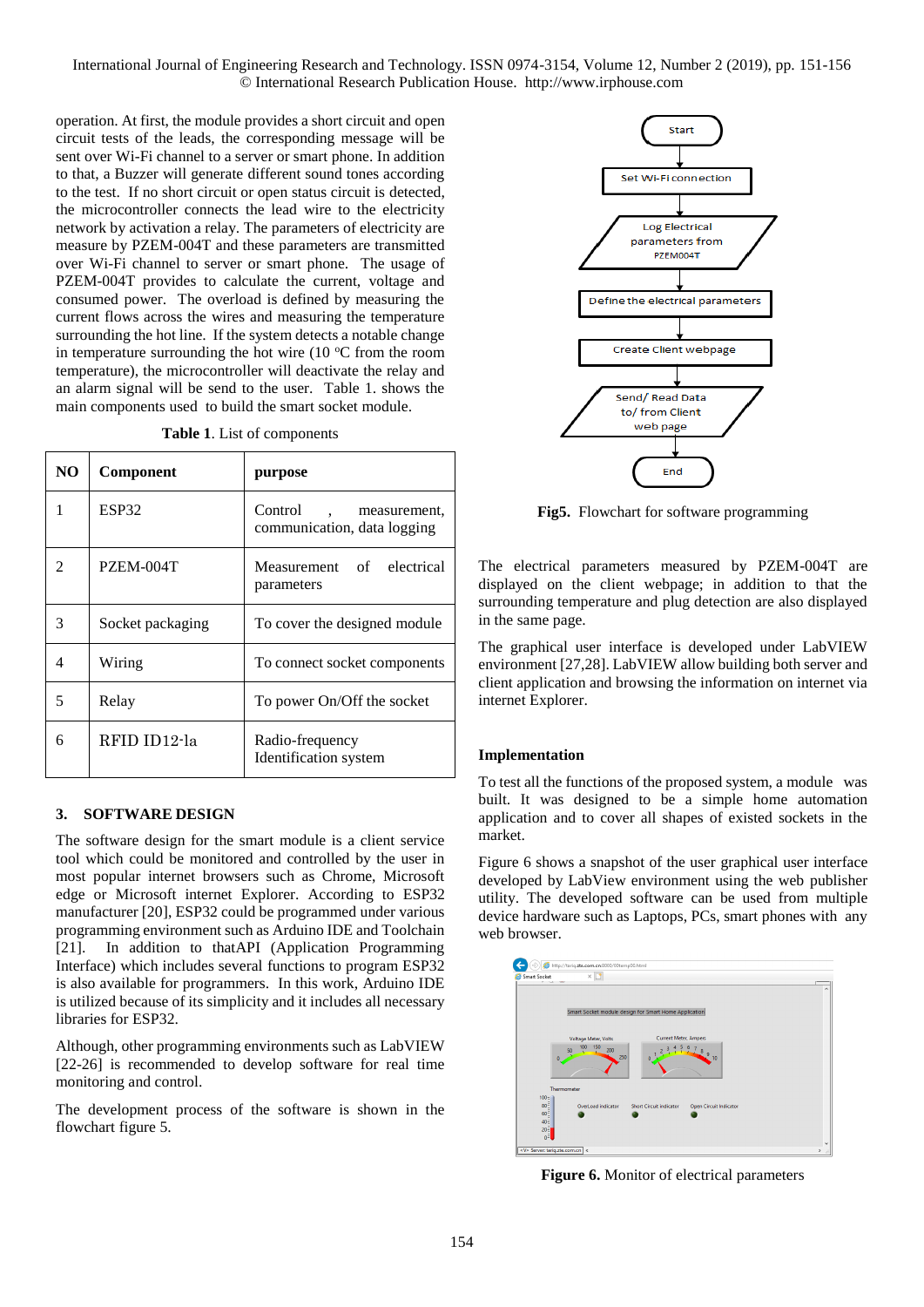The procedure of the implemented smart module is follow:

- 1. The user connect the load into the plug.
- 2. The plug is enable with a valid RFID card.
- 3. The smart module provides all tests before connecting the load into the electrical network.
- 4. If the tests have being succeed, themodule connects the load and monitors the electrical parameters and displays them on the browser.
- 5. If the tests did not success , the module define the problem and one of the indicators is ON.

Figure 7. shows the photo of developed smart socket module.



**Figure 7:** The main componentssmart socket module.

The main components in figure 7 are

- 1. ESP32 NodeMCU as a microcontroller, this version contains a built-in Wi-Fi module, it's intended to connect things easily serving out the internet of things (IoT) concept.
- 2. PZEM-004T Power measurement device, the device provides current and voltage measurements with rated power of 100A/22kW, sends data by serial communication.
- 3. (ID-12LA) RFID reader, its pins are apart 2 mm spacing, with a built in antenna, it reads tags with frequency of 125 kHz, sends data by serial communication.
- 4. Relay switch.

### **4. CONCLUSION**

A smart socket module for smart home application has been designed and developed. The proposed module is a universal module which could be connected to any standard socket. ESP32 microcontroller system is utilized to log data from several sensors and measurement modules and then data is transmitted via Wi-Fi to be displayed on client application developed under LabVIEW environment. In addition to that, the microcontroller system is used to control and monitor the status of smart module.

#### **REFERENCES**

- [1] Ma Yan, The Design and Application of Intelligent Electrical Outlet for Campus's Electricity Saving and Emission Reduction, JOURNAL OF COMPUTERS, VOL. 7, NO. 7, JULY 2012
- [2] Aru, OkerekeEze ,IhekweabaGozie, Opara, F.K., Design Exploration of a Microcontroller Based RF Remote Control 13amps Wall Socket, IOSR Journal of Computer Engineering (IOSR-JCE) e-ISSN: 2278-0661, p- ISSN: 2278-8727Volume 11, Issue 1 (May. - Jun. 2013), PP 56-60
- [3] Abdelrasoul Jabar Alzubaidi 1, YousifTahaYousif Elamin, Design of Switches & Sockets Testers based on Microcontroller, IOSR Journal of Engineering (IOSRJEN), Vol. 04, Issue 08 (August. 2014), ||V4|| PP 40-43
- [4] Yang Yaxuan, Zhang Chunyan \*, Huang Yunwei, GuoYunshan and XuJiayan, The Design and Research of a Creative Automatic Bouncing Socket Mathematical Modelling Of Engineering Problems, A publication of IIETA , Vol. 3, No. 2, June 2016, pp. 67-70
- [5] ChenRuihui and Lin Miao, Wu Zhenpeng and Chen Liang, "Research on the size of the standard of the single phase plug socket and the converter in China," Standard Science, vol. 3, pp. 50-60, 2014.
- [6] Damon Taylor, Plugging in: Power sockets, standards and the valencies of national habitus, Journal of Material Culture, November 25, 2014 Volume: 20 issue: 1, Sage publishing, page(s): 59-75
- [7] Tatsuyoshi Kajikawa, EijiTakegami, Kohji Higuchi, Kazushi Nakano, and Satoshi Tomioka\*\*, Robust Digital Control of DC-DC Power Supply with Remote Sensing, IJAT Vol.4 No.6 pp. 502-509doi: 10.20965/ijat.2010.p0502(2010)
- [8] Smart Guide Wiring: step-by-step projects, Fran J. Donegan, Creative Homeowner Press, 2004, p.74
- [9] Tzimenakis, J.; Holland, D. (2000). Electrical Product Safety: A Step-by-step Guide to LVD Self-assessment. Newnes. p. 58. ISBN 9780750646048. Retrieved 7 February 2016.
- [10] Schneps-Schneppe, M., Namiot, D., Maximenko, A., &Malov, D. (2012, October). Wired Smart Home: energy metering, security, and emergency issues. In Ultra-Modern Telecommunications and Control Systems and Workshops (ICUMT), 2012 4th International Congress on (pp. 405-410). IEEE
- [11] Design and Implementation of Standby Power Saving Smart Socket with Wireless Sensor Network, Singaravelan.A, Kowsalya.M.
- [12] Tiago M. Fernández-Caramés , An Intelligent Power Outlet System for the Smart Home of the Internet of Things, International Journal of Distributed Sensor Networks 2015(1):1-11 · November 2015.